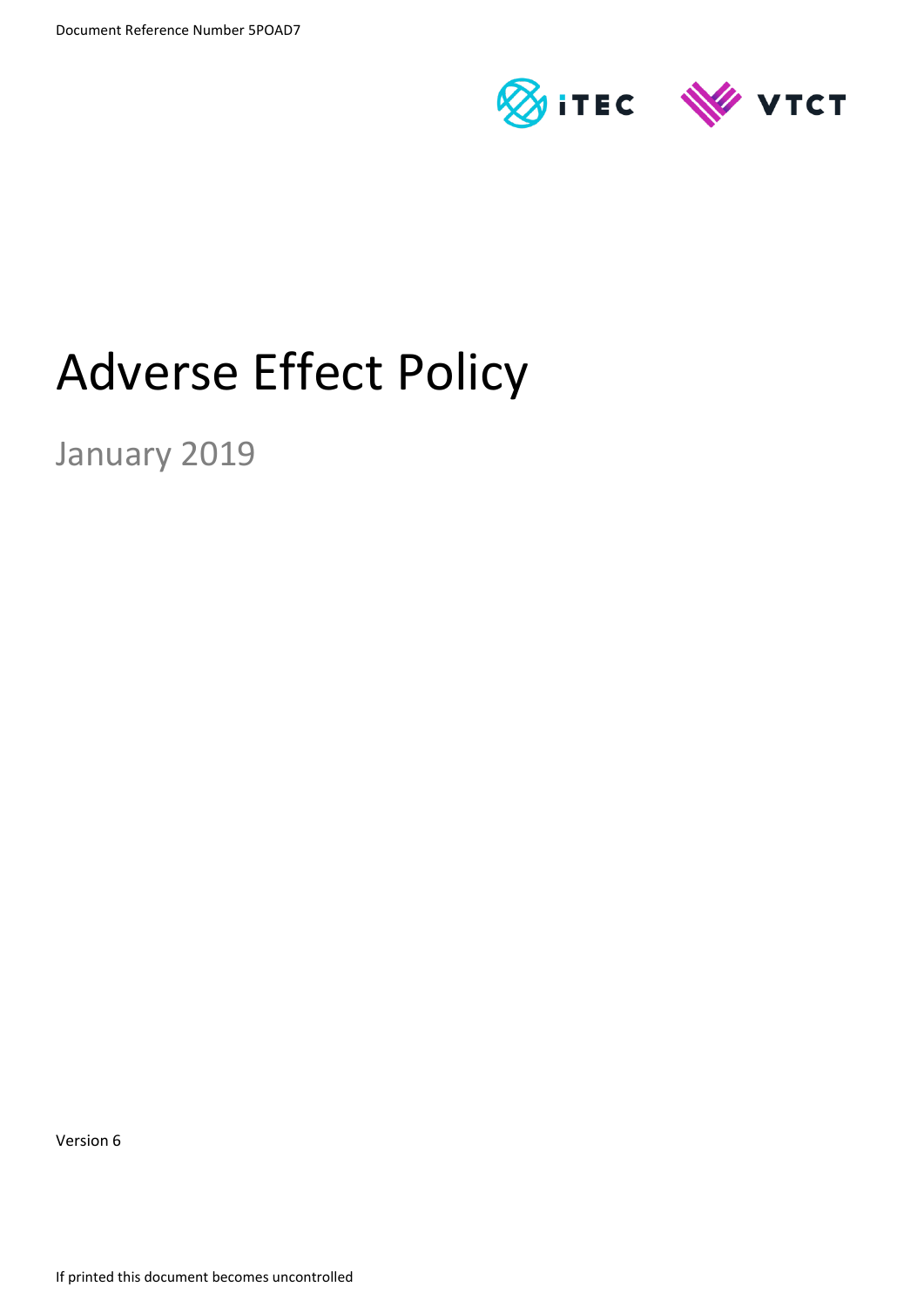

#### **Contents**

| 2.1. |  |  |  |  |
|------|--|--|--|--|
| 2.2. |  |  |  |  |
| 2.3. |  |  |  |  |
|      |  |  |  |  |
|      |  |  |  |  |
|      |  |  |  |  |
|      |  |  |  |  |
|      |  |  |  |  |
|      |  |  |  |  |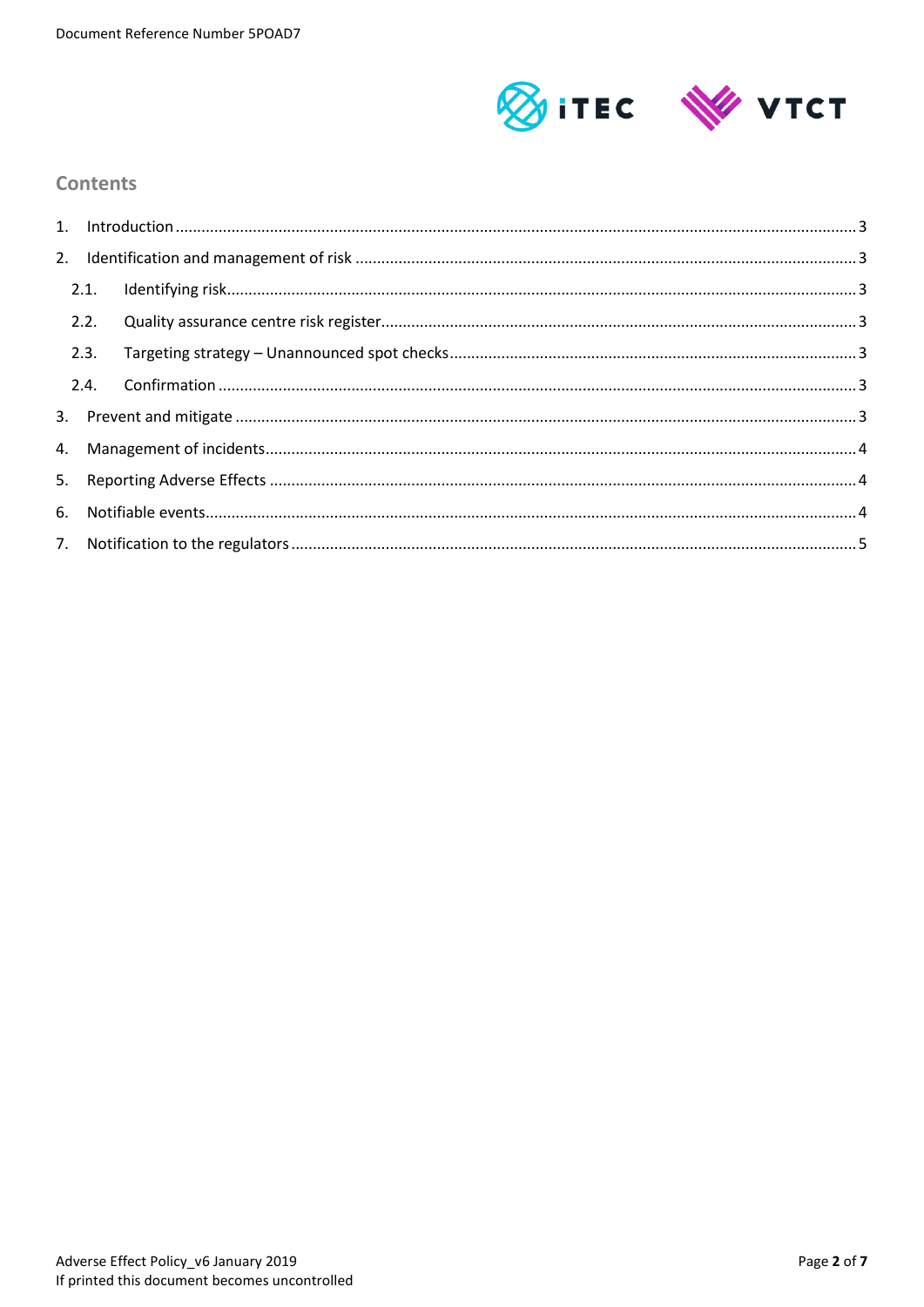

### <span id="page-2-0"></span>**1. Introduction**

This policy describes the steps VTCT takes around the identification, prevention, mitigation and reporting of Adverse Effects.

# <span id="page-2-1"></span>**2. Identification and management of risk**

#### <span id="page-2-2"></span>**2.1. Identifying risk**

- Identifying potential risk that could have an Adverse Effect
- Preventing incidents from occurring, or mitigate the Adverse Effect as far as possible
- Establishing and maintaining a contingency plan

#### <span id="page-2-3"></span>**2.2. Quality assurance centre risk register**

All approved centres are risk rated and risk ratings are recorded in the CRM. Centre risk ratings are updated as new information is received by the quality assurance team. The EQAs undertake a minimum of two risk-based external quality assurance monitoring visits to centres in each academic year. The EQA completes a report for each visit and the reports are collated by the quality assurance team and attached to centre records on the CRM. Each report includes a risk summary and the centre will be rated overall to be the highest risk revealed during the visit and recorded as low, medium or high risk. VTCT apply appropriate sanctions against medium and high-risk centres.

## <span id="page-2-4"></span>**2.3. Targeting strategy – Unannounced spot checks**

Unannounced spot checks are managed on a risk-based approach by VTCT's Quality and Processing Manager.

Visit plans are agreed and implemented when the centre risk register reports increased risk highlighted by intelligence received. Any increased risk raises concern that the validity, reliability and integrity in the delivery and or assessment of qualifications taken by registered VTCT learners may be compromised and could lead to an Adverse Effect.

#### <span id="page-2-5"></span>**2.4. Confirmation**

VTCT will review evidence to determine whether or not an incident could have or lead to an Adverse Effect.

# <span id="page-2-6"></span>**3. Prevent and mitigate**

VTCT's Responsible Officer (RO) will meet with an appropriate group of VTCT personnel, to determine whether or not an incident is reportable as an Adverse Effect.

The group is likely to include senior representation from the Assessment and Qualification teams as well as Quality Assurance and will aim to establish the impact on centres and learners and agree any steps that VTCT has taken, or intends to take, to prevent the event having an Adverse Effect, or to correct or mitigate that Adverse Effect if it occurs.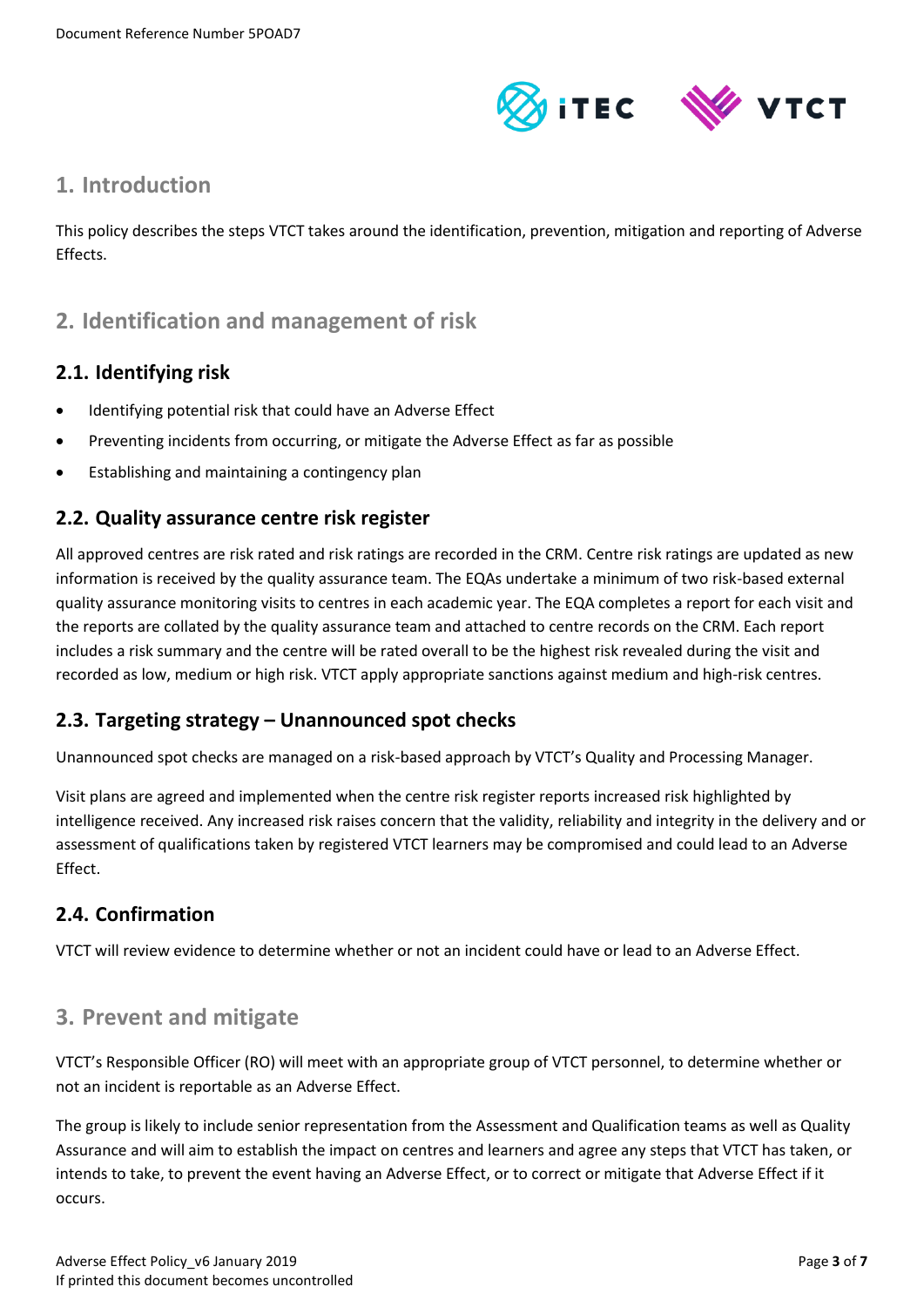

Each example of an incident that could lead to an Adverse Effect will be managed and reported on a case by case basis taking account of any trends established.

VTCT's RO will make the final decision regarding any notification requirement.

In line with the requirement to notify other AO's who may potentially be affected by an Adverse Effect VTCT will notify other Awarding Organisations as required by Condition A8.7b.

## <span id="page-3-0"></span>**4. Management of incidents**

Where an incident occurs which could have an Adverse Effect, VTCT will promptly take all reasonable steps to prevent the Adverse Effect and, where any Adverse Effect occurs, mitigate it as far as possible and correct it. Condition A7.1 (a); and give priority to the provision of assessments which accurately differentiate between Learners on the basis of the level of attainment they have demonstrated and to the accurate and timely award of qualifications. Condition A7.1 (b).

The Adverse Effect Policy is applied when incidents that may have an Adverse Effect occur and are reported.

The Adverse Effect Policy applies to internal and external incidents caused as a result of VTCT, or centres, failing to manage and apply related processes and practice intended to prevent or reduce the likelihood of an Adverse Effect. Incidents can be due to VTCT staff, process or system error and or failure of centres inadvertently (Maladministration) or deliberately (Malpractice) failing to apply VTCT policy.

# <span id="page-3-1"></span>**5. Reporting Adverse Effects**

Quality assurance has overall responsibility for reporting non-compliances that have had or are likely to have an Adverse Effect.

The team may also report any potential non-compliance that may result in an Adverse Effect, although in examples of this type the Compliance team will undertake further inquiries to gather conclusive evidence that an Adverse Effect has occurred and the findings will support whether the incident is reportable as an Adverse Effect or whether it falls into another category. In examples where the Compliance team do not consider that the incident had resulted in an Adverse Effect but that improvement is required to strengthen a process or practice VTCT's Quality and Processing Manager will set an Action/Improvement plan that must be agreed by the centre and completed within specified times set within the plan. VTCT will support centre improvement plans when possible.

Quality assurance logs all cases and report trends and increased level of risk.

# <span id="page-3-2"></span>**6. Notifiable events**

VTCT apply the requirements by the Regulators. Key reference points include Condition B3 Notification to the Regulators of certain events - notification where an event could have an Adverse Effect.

B3.1 An awarding organisation must promptly notify the Regulator when it has cause to believe that any event has occurred or is likely to occur which could have an Adverse Effect.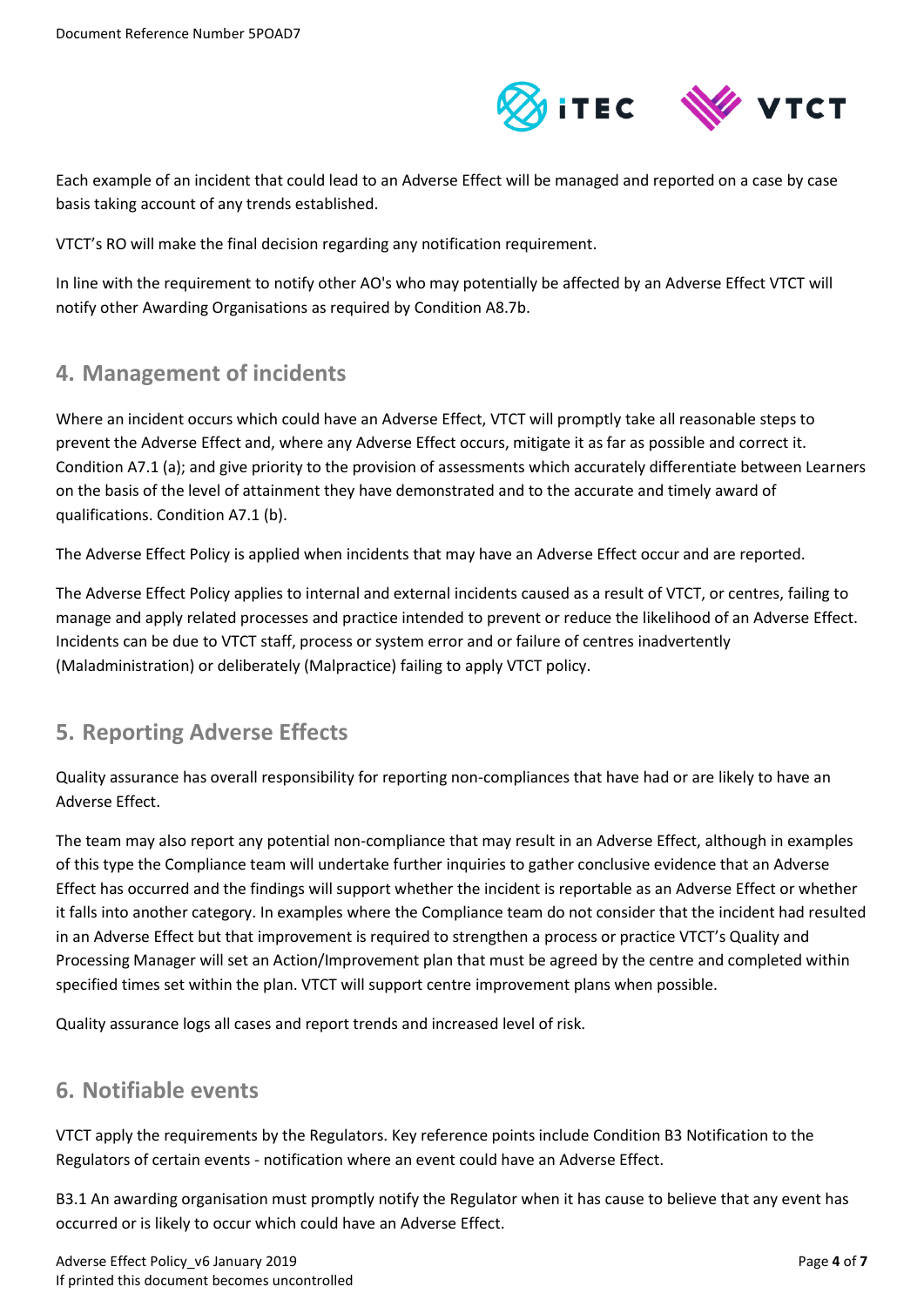

Condition B3.2 provides specific examples of events which could have an Adverse Effect. The decision-making process can often be complex and challenging. Therefore an informed decision will be supported by evidence and professional judgement as a result of discussions with key personnel. In any case, where new evidence becomes available to VTCT that identifies the increased likelihood that an incident will have, or has resulted in an Adverse Effect, VTCT will provide a rationale explaining why VTCT did not consider that an Adverse Effect had occurred at the time of the investigation.

# <span id="page-4-0"></span>**7. Notification to the regulators**

VTCT will notify the regulator(s) (Ofqual, CCEA, Qualifications Wales and SQA accreditation) who regulate the qualification relating to the incident that has occurred or is likely to occur which could have an Adverse Effect. Condition B3 provides specific examples of events which could have or lead to an Adverse Effect. These examples are not exhaustive and VTCT will also report any other incident that could have an Adverse Effect.

The initial notification report will follow a set format reporting:

- Who reported the incident and when (e.g. Name/Time-VTCT- 01/08/2016)?
- What is the event notification (e.g. Condition B3.2(f))?
- Where did the incident occur?
- What was the Adverse Effect?
- Any action VTCT has taken to mitigate

A final report will be provided when the investigation is complete.

All communication to the regulators must come from VTCT's Responsible Officer or Quality and Processing Manager who maintain a record of all communication in the case file.

Notifications are to be emailed to:

- *[Regulatory.Implementation@Ofqual.gov.uk](mailto:Regulatory.Implementation@Ofqual.gov.uk)*
- *[incidents@qualificationswales.org](mailto:incidents@qualificationswales.org)*
- *[eventnotification@ccea.org.uk](mailto:eventnotification@ccea.org.uk)*
- *[accreditation@sqa.org.uk](mailto:accreditation@sqa.org.uk)*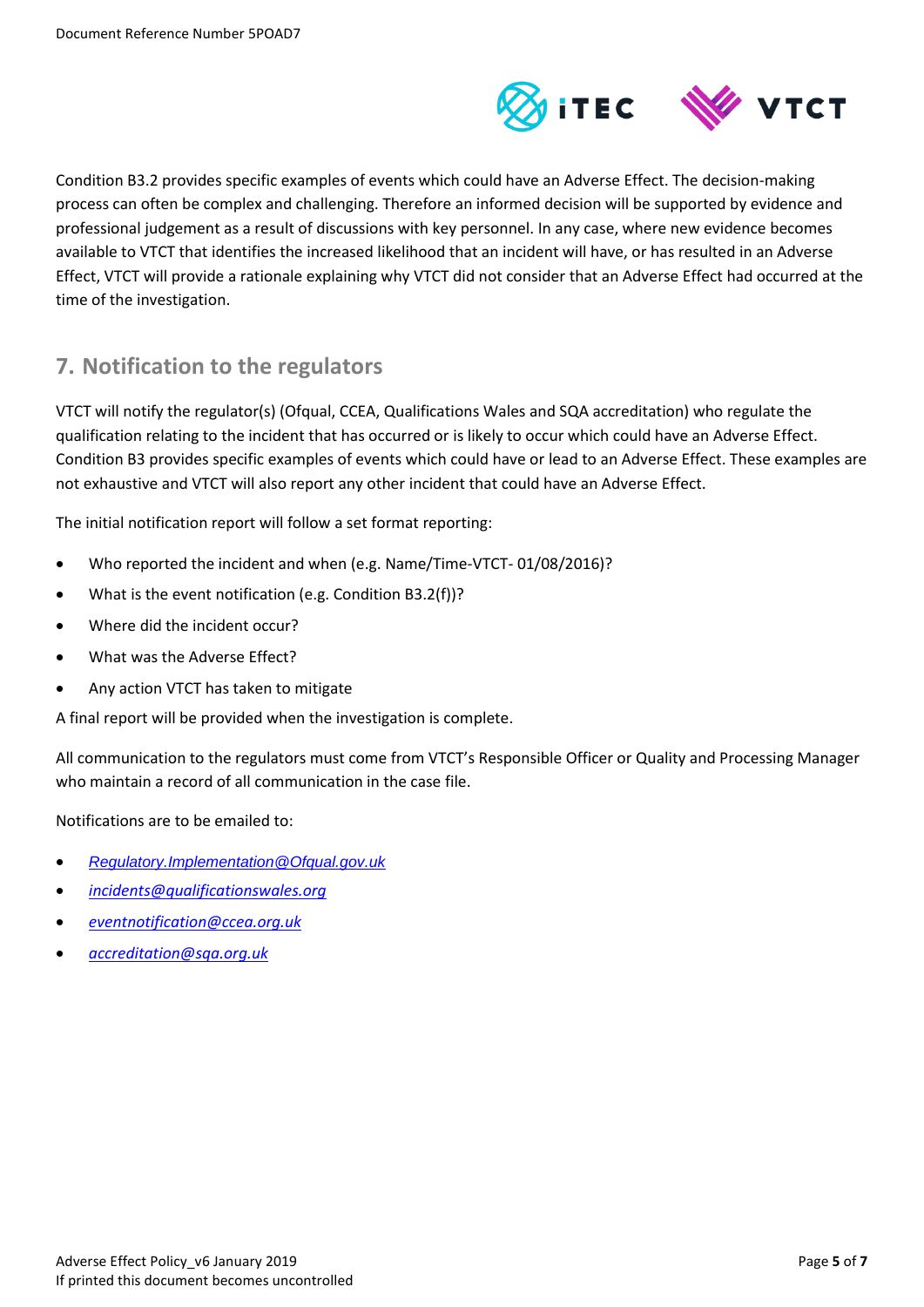

#### Document amendment history page

| <b>Version</b> | <b>Document Owner</b> | <b>Issue Date</b> | <b>Changes</b>                                                                                                                                   | Role                                        |
|----------------|-----------------------|-------------------|--------------------------------------------------------------------------------------------------------------------------------------------------|---------------------------------------------|
| v1             | QAP manager           | 01/09/2016        | Policy created                                                                                                                                   | <b>Quality and Processing</b><br>Manager    |
| ν2             | QAP manager           | 27/09/2016        | Document review                                                                                                                                  | <b>Quality and Processing</b><br>Manager    |
| v3             | QAP manager           | 13/04/2017        | Updated with new branding                                                                                                                        | <b>Quality and Processing</b><br>Supervisor |
| ν4             | QAP manager           | 13/06/2017        | Document history added                                                                                                                           | <b>Quality and Processing</b><br>Supervisor |
| v <sub>5</sub> | QAP manager           | 12/02/2018        | Formatted and updated to new<br>branding. Amended 'External Quality<br>Assurance Manager' to 'Quality and<br>Processing Manager'                 | <b>Product Designer</b><br>(Qualifications) |
| V <sub>6</sub> | QAP manager           | 18/01/2019        | Corrected reference to Qualifications<br>Wales from "QiW" to Qualifications<br>Wales. Updated formatting and<br>added document reference number. | <b>Compliance Manager</b>                   |
|                |                       |                   |                                                                                                                                                  |                                             |

#### Document Review

| <b>Role</b>                                 | <b>Review Status</b> |
|---------------------------------------------|----------------------|
| <b>Quality and Processing</b><br>Manager    | Reviewed             |
| <b>Quality and Processing</b><br>Supervisor | Reviewed             |
| <b>Compliance Manager</b>                   | Reviewed             |

#### Document Owner

| <b>Document Owner</b> | Document shared with |
|-----------------------|----------------------|
| QAP manager           | Assessment manager   |
|                       |                      |